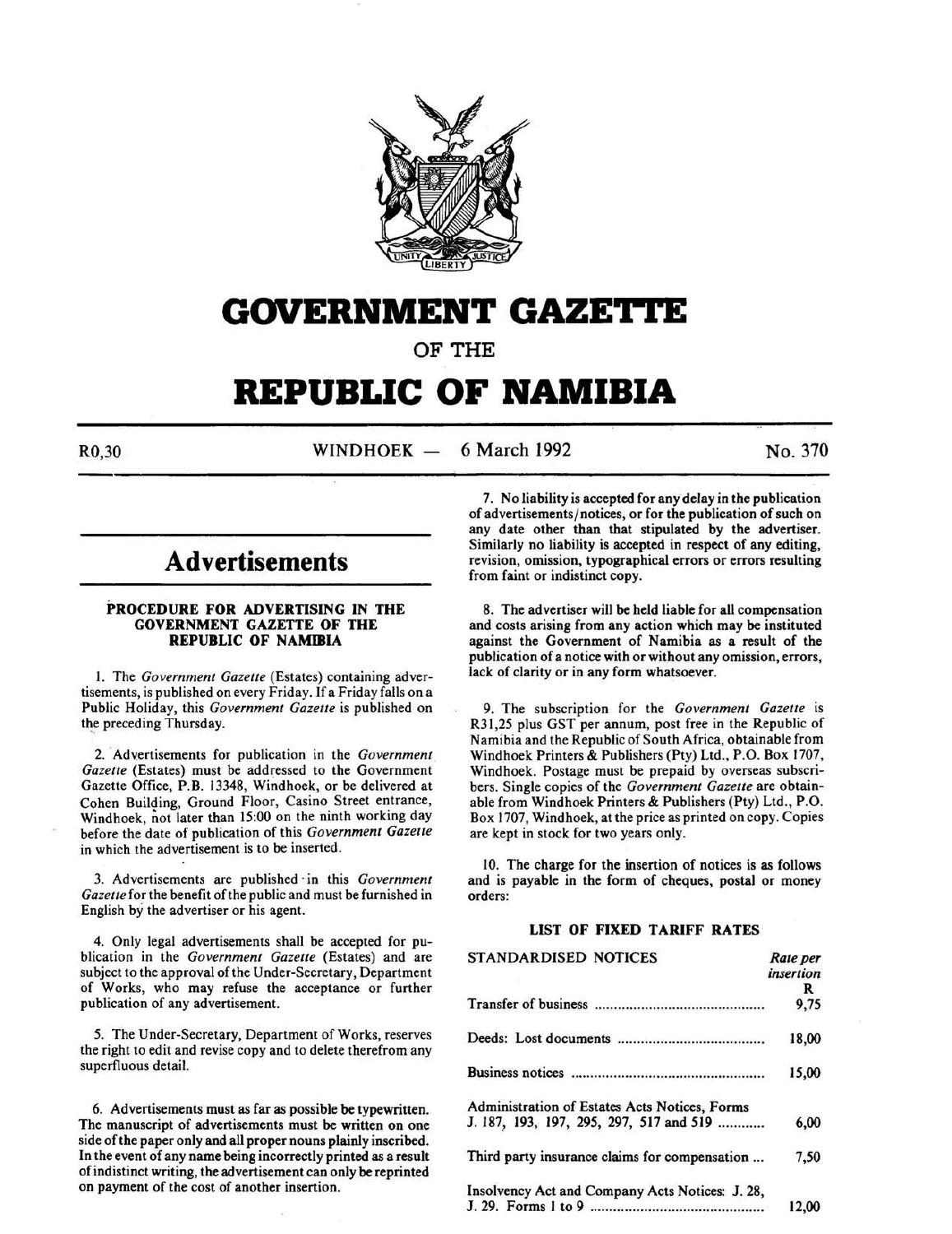-

 $J.B. -$  Forms 2 and  $6 -$  additional statements according to word count table, added to the basic traffic.

| Change of name (two insertions)                                                                                                                                                                        | 90,00  |
|--------------------------------------------------------------------------------------------------------------------------------------------------------------------------------------------------------|--------|
| Naturalisation notices (including a reprint for the                                                                                                                                                    | 6.00   |
| Unclaimed moneys $-$ only in the Government<br>Gazette, closing date 15 January (per entry of                                                                                                          | 2,50   |
|                                                                                                                                                                                                        | 15,00  |
|                                                                                                                                                                                                        | 6.00   |
| <b>NON-STANDARDISED NOTICES</b>                                                                                                                                                                        |        |
| Company notices:                                                                                                                                                                                       | R      |
| Short notices: Meetings, resolutions, offers of<br>compromise, conversions of companies, voluntary<br>windings-up, et.: closing of members' registers<br>for transfer and/or declarations of dividends | 33,00  |
| Declaration of dividends with profit statements,                                                                                                                                                       | 75,00  |
| Long notices: Transfers, changes in respect of<br>shares or capital, redemptions, resolutions, volun-                                                                                                  | 100,00 |

|                                                   | 33,00  |
|---------------------------------------------------|--------|
| Liquidators' and other appointees' notices        | 21,00  |
| SALES IN EXECUTION AND OTHER PUBLIC SALES:        |        |
|                                                   | 54,00  |
| Public auctions, sales and tenders:               |        |
|                                                   | 18,00  |
|                                                   | 45,00  |
|                                                   | 69,00  |
| <b>ORDERS OF THE COURT:</b>                       |        |
| Provisional and final liquidations or sequestra-  |        |
|                                                   | 42,00  |
| Reduction or change in capital mergers, offers of |        |
|                                                   | 100.00 |
| Judical managements, curator bonis and similar    |        |
|                                                   | 100,00 |
|                                                   | 12,00  |
| Supersession and discharge of petitions (J. 158)  | 12,00  |
|                                                   |        |

II. The charge for the insertion of advertisements other than the notices mentioned in paragraph 10 is at the rate of R2,50 per em double column. (Fractions of a em must be calculated as a em).

12. No advertisements shall be inserted unless the charge is prepaid. Cheques, drafts, postal or money orders must be made payable to the Under-Secretary, Department of Works, Private Bag 13348, Windhoek.

## FORM J 187

## LIQUIDATION AND DISTRIBUTION ACCOUNTS IN DECEASED ESTATES LYING FOR INSPECTION

In terms of section 35(5) of Act 66 of 1965, notice is hereby given that copies of the liquidation and distribution accounts (first and final, *unless otherwise stated)* in the estates specified below will be open for the inspection of all persons interested therein for a period of 21 days (or shorter or longer if *specially stated)* from the date specified or from the date of publication hereof, whichever may be the later, and at the offices of the Master and Magistrates as stated.

Should no objection thereto be lodged with the Master concerned during the specified period, the executors will proceed to make payments in accordance with the accounts.

515/91 HENDRICKS Pamela Meryl, 610222 08 0058, Gladena Street, Erf 3672, Khomasdal. Walvis Bay, Windhoek. Bank Windhoek Ltd., (Estate and Trust Department), P.O. Box 15, Windhoek.

526/91 BARNETT Rhoda Carolina, 281001 01 0002 4, No. 34 Pasteur Street, Windhoek. Windhoek, Bank Windhoek Ltd., (Estate and Trust Department), P.O. Box 15, Windhoęk.

512/91 SCOTT John James Everton, 340206 01 0015 2, Keetmanshoop, Namibia. Keetmanshoop, Windhoek. Bank Windhoek Ltd., (Estate and Trust Department), P.O. Box 15, Windhoek.

525/91 POTGIETER Maria Catharina Aletta, 960923 01 0002 I, Mariental. Mariental, Windhoek. Bank Windhoek Ltd., (Estate and Trust Department), P.O. Box 15, Windhoek.

284/91 KILIAN Gert Cornelius, 400621 01 0016 I, Mariental. deanne Georgina Lilian. Mariental, Windhoek. First National Trust, P.O. Box 448, Windhoek.

377/91 BESSINGER Calista Theresia, 320703 08 0005 2, Windhoek. Hendrik Jacobus Bessinger. First National Trust, P.O. Box 448, Windhoek.

427/91 GAGIANO Maria Helena Joachamina, 101212 01 0009 9, Keetmanshoop. Keetmanshoop, Windhoek. First National Trust, P.O. Box 448, Windhoek.

539/91 VAN WYK Cecil John, 640211 02 0021 1, Windhoek. Leonora Marilyne van Wyk. Windhoek, Windhoek. First National Trust, P.O. Box 448, Windhoek.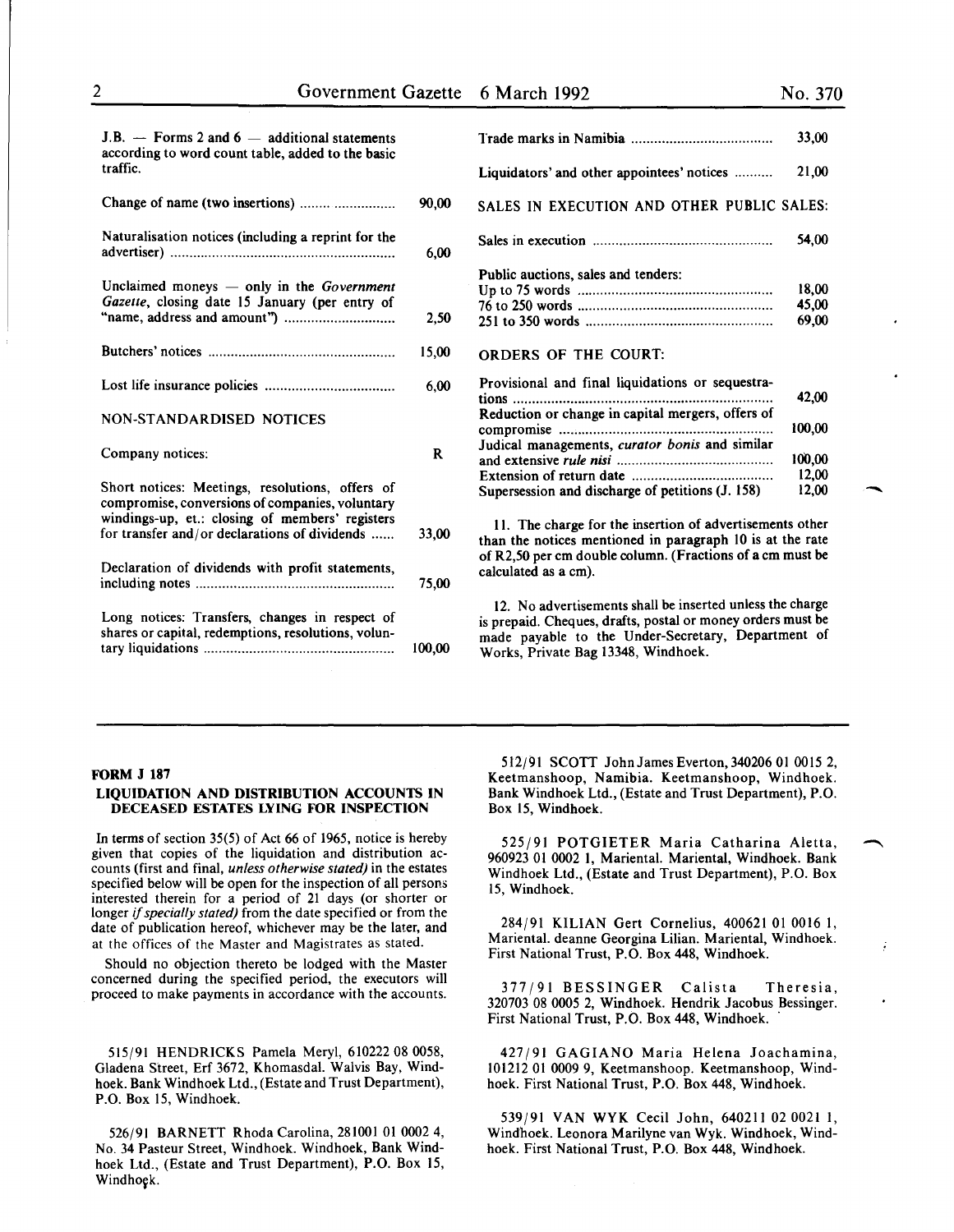478191 DE GROOT Jurjen Jan, 341031 01 0009 l, Tsumeb. Isabella Wilhelmina de Groot. Tsumeb, Windhoek. First National Trust, P.O. Box 448, Windhoek.

50191 BURKHARDT Alan Hugo Hermann, 380812 50 0400 5, Otjiwarongo. Amended. Otjiwarongo, Windhoek. Standard Bank Namibia Ltd., (Registered Bank), Trustee Branch, P.O. Box 2164, Windhoek.

193/91 TIETZ Friedrich Diedrich, 190623 01 0005 8, Tsumeb. Edeltraut Hulda Anna Tietz, 171003 01 0004 I. Second Amended. Tsumeb, Windhoek. Standard Bank Namibia Ltd., (Registered Bank), P.O. Box 2164, Windhoek.

548187 BURGER Willem Andries, 220415 01 0001 3, Farm Querida, District Mariental. Johanna Cornelia Christina Burger. Mariental, Windhoek. Standard Bank Namibia Ltd., (Registered Bank), Trustee Branch, P.O. Box 2164, Windhoek.

47192 HANEKOM Coenraad Barend, 120719 01 0009 7, Gobabis. martha Christina Jacomina Hanekom (born Lombaard), 241123 01 0003 I. Gobabis, Windhoek. Standard Bank Namibia Ltd., (Registered Bank), Trustee Branch, P.O. Box 2164, Windhoek.

521/91 MAYER (born Diehl) Maria Margaretha, 100315 01 0009 4, Farm Smalhoek, Dordabis. Windhoek. Standard Bank Namibia Ltd., (Registered Bank), Trustee Branch, P.O. Box 2164, Windhoek.

483191 COETZEE Paul Jacobus, 460515 08 0042 9, Erf 3505, Khomasdal, Maria Coetzee. Amended. Windhoek. F.M. Oehl-Trust, P.O. Box 133, Windhoek.

95/91 DE WAAL (formerly Bradley, born Van Wyk) Christina Johanna, 270217 00 0709 l, No. 64, 4de Straat, Keetmanshoop. Keetmanshoop, Windhoek. Rissik, Cox & Probart, P.O. Box 90, Keetmanshoop.

## FORM J 193

### NOTICE TO CREDITORS IN DECEASED ESTATES

All persons having claims against the estates mentioned below are hereby called upon to lodge their claims with the executors concerned, whithin 30 days (or otherwise as indicated) calculated from the date of publication hereof. The information is given in the following order: Estate number, surname and christian names, date of birth, identity number, last address, date of death; surviving spouse's names, surname, date of birth and identity number; name and address of executor or authorised agent, period allowed for lodgement of *claims* if *other than 30 days.* 

38/92 VAN WYK Marten Jacobus, Windhoek, 20 July 1914, 140720 01 0015 3, Swakopmund, 3 January 1992. Maria Elizabeth van Wyk. First National Trust, P.O. Box 448, Windhoek.

540/91 WOLFF Hans Jurgen Friedrich Adam, Windhoek, 14 June 1935, 350614 50 2810 9, Walvis Bay, 15 August 1991. Standard Bank Namibia Ltd., (Registered Bank), Trustee Branch, P.O. Box 2164, Windhoek.

82192 VERMAAK Rudolf Johannes, Windhoek, 8 September 1939, 390908 Ol 0020 4, Eerste Straat, Outjo, 25 December 1991. Bank Windhoek Ltd., (Estate and Trust Department), P.O. Box 15, Windhoek.

476191 GARNY Heinrich Franz Bruno Paul, Windhoek, 12 March 1910, 100312 01 0011 8, Flat 51, Welwitschia Park, Swakopmund, 3 September 1991. Nina Cora Garny (born Cormeau), 14 May 1914, 140514 00 1200 6. Nina Cora Garny, *clo* G.J. Muller, Muller & Brand, P.O. Box 2073, Windhoek.

392191 BLAKE Robert Gerhardus, Windhoek, 7 June 1928, 280607 50 2800 9, Libertas, Stellenbosch, Republic of South Africa, 12 June 1991. Gerhard Vosloo, Coopers & Lybrand, P.O. Box 1571, 5th Floor, No. 12 Bulow Street, Windhoek.

332/91 ERASMUS Johann, Windhoek, 14 January 1953, 530114 01 0001 8, Plot K5, Hardap, P.O. Box 331, Mariental, 25 July 1991. Ronell Erasmus, 6 October 1957, 571006 Ol 0014. Bloemfontein Eksekuteurskamer en Trustmaatskappy Beperk, *clo* Old Mutual, lst Floor, Old Mutual Building, No. 299 Independence Avenue, Windhoek. Bloemfontein Eksekuteurskamer en Trustmaatskappy Beperk, P.O. Box 355, Bloemfontein, 9300.

#### 'FORM 5

## PAYMENT OF DIVIDENDS AND COLLECTION OF CONTRIBUTIONS IN SEQUESTRATED ESTATES FOR COMPANIES BEING WOUND UP

The liquidation accounts and plans of distribution or contribution in the sequestrated estates or companies being wound up, as the case may be, mentioned below having been confirmed on the date therein mentioned, notice is hereby given, pursuant to section 113(1) of the Insolvency Act, 1936, section 139(2) of the Companies Act, 1926, and section 409(2) of the Companies Act, 1973, that dividends are in the course of payment or contributions are in the course of collection in the said estates or companies as set forth below and that every creditor liable to contribution is reauired to pay to the trustee or liquidator the amount for which he is liable at the address mentioned below.

W9/90 Insolvent Estate H. Eisenberg, f.t.a. ABC Trading Otjiwarongo. 14 February 1992. No dividends to concurrent creditors. Fourth and Final Liquidation and Distribution Account. I.R. McLaren, Trustee, Investment Trust Co. (Pty) Ltd., P.O. Box 21204, Windhoek.

W4191 Insolvent Estate C.J.H. Diedericks. 19 February 1992. Dividend to concurrent creditor. First Liquidation and Distribution Account. I.R. McLaren, Trustee, Investment Trust Co. (Pty) Ltd., P.O. Box 21204, Windhoek.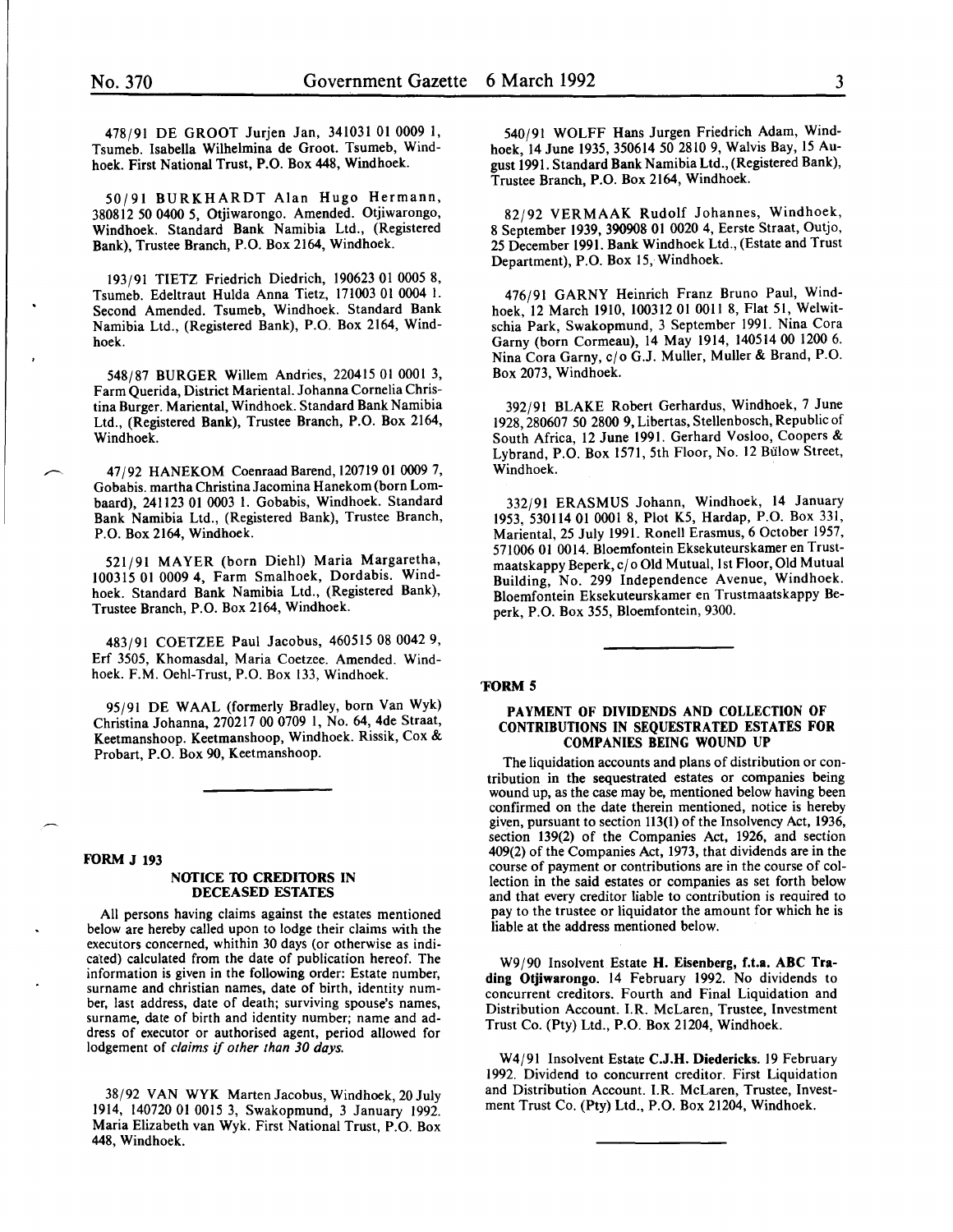--

## FORM I

## APPOINTMENT OF TRUSTEES AND LIQUIDATORS AND PROOF OF CLAIMS IN SEQUESTRATED ESTATES OR COMPANIES BEING WOUND UP

Pursuant to sections 40(3), 56(3) and 77 of the Insolvency Act, 1936, sections 129, 179 and 182 of the Companies Act, 1973, notice is hereby given that the persons mentioned below have been appointed trustees or liquidators, as the case may be and the persons indebted to the estates or companies are required to pay their debts to them forthwith unless otherwise indicated.

Meetings of creditors or contributories of the said estates or companies will be held on the dates and at the times and places mentioned below, for proof of claims against the estates or companies, for the purpose of receiving the trustees' or liquidators' reports as to the affairs and conditions of the estates or companies and for giving the trustees or liquidators directions concerning the sale or recovery of any parts of the estates or assets of the companies or concerning any matter relating to the administration thereof.

The particulars are given in the following order: Number of estate/company; name and description of estate/company; name and address of trustee or liquidator and date, hour and place of meeting and period within which debt must be paid, if this is not to be done forthwith.

W19/91 Insolvent Estate P.J. Botes. I.R. McLaren. Trustee, Investment Trust Co. (Pty) Ltd., P.O. Box 21204, Wmdhoek. 25 March 1992, at 10:00, at the Office of the Master of the High Court, Windhoek. Second Meeting of Creditors. Investment Trust Co. (Pty) Ltd., P.O. Box 21204 Windhoek.

## FORM 4

## LIQUIDATION ACCOUNTS AND PLANS OF DISTRIBUTION OR CONTRIBUTION IN SEQUESTRATED ESTATES OR COMPANIES BEING WOUND UP

Pursuant to section 108(2) of the Insolvency Act, 1936, section 136(2) of the Companies Act, 1926, and section 406(3) of the Companies Act, 1973, notice is hereby given contribution in the estates or the companies mentioned below will lie open for inspection by creditors or contributories at the offices of the Master and the Magistrates stated therein, for a period of 14 days, or for such a period as stated therein, from the dates mentioned below or from the date of publication hereof, whichever may be the later date.

W8/91 Insolvent Estate W.C. v/d Heever, t/a Otjiwarongo Roadhouse. First and Final Liquidation and Distribution Account. For inspection at the Magistrate's Office Otjiwarongo and the office of the Master of the High Court, Windhoek, as from 6th March 1992. U. Grüttemeyer, U. Griittemeyer & Associates, P.O. Box 790, Windhoek.

#### FORM J 29

#### FIRST MEETINGS OF CREDITORS. CONTRIBUTORIES, MEMBERS OR DEBENTURE-HOLDERS OF SEQUESTRATED ESTATES, COMPANIES BEING WOUND UP OR PLACED UNDER PROVISIONAL JUDICIAL MANAGEMENT

The estates and companies mentioned below having been placed under sequestration, being wound up or having been placed under provisional judicial management by order of the Supreme Court of South West Africa, Masters of the Supreme Court hereby given notice, pursuant to section 17(4) and 40(1) of the Insolvency Act, 1936, section 119(3), 125(1) and 196bis(4) of the Companies Act, 1926, and sections 356(1), 364(1) and 429 of the Companies Act, 1973, that first meeting of creditors, contributories, members or debenture-holders of the said estates or companies will be held on the dates and at the times and places mentioned below, for proof of claims against the estates or companies, the election of trustees, liquidators or judicial managers or managers or provisional judicial managers or for the purposes referred to in section 364 or 431 of Act 61 or 1973, as the case may be.

Meetings in a place in which there is a Master's office, will be held before the Master; elsewhere they will be held before the Magistrate.

Wl/92 Jacobus Alwyn Kotze. 23 January 1992. 14 February 1992. High Court of Namibia. 18 March 1992 10:00, Office of the Master of the High Court of Namibia, Windhoek.

## NOTICE OF TRANSFER OF BUSINESS

BE PLEASED TO TAKE NOTICE that application will be made 14 (FOURTEEN) days after publication of this notice to the Licencing Court at Windhoek for the transfer of a General Dealer's Licence (Retail) held by MARIETTE VAN VUUREN who trades under the name and style MOXXI (PTY) LIMITED at Shop No. B05, The Mall, Wernhil Park, Windhoek, Republic of Namibia to CHRIS-TIONA VENTER who will continue to carry on trading under the name MOXXI at the same premises above referred to.

This publication shall also serve as notice being given in terms of Section 34 of the Insolvency Act of 1936.

P.F. KOEP & COMPANY ATTORNEYS FOR APPLICANT 1st Floor, Acme Corner Kasino Street P.O. Box 3516 Windhoek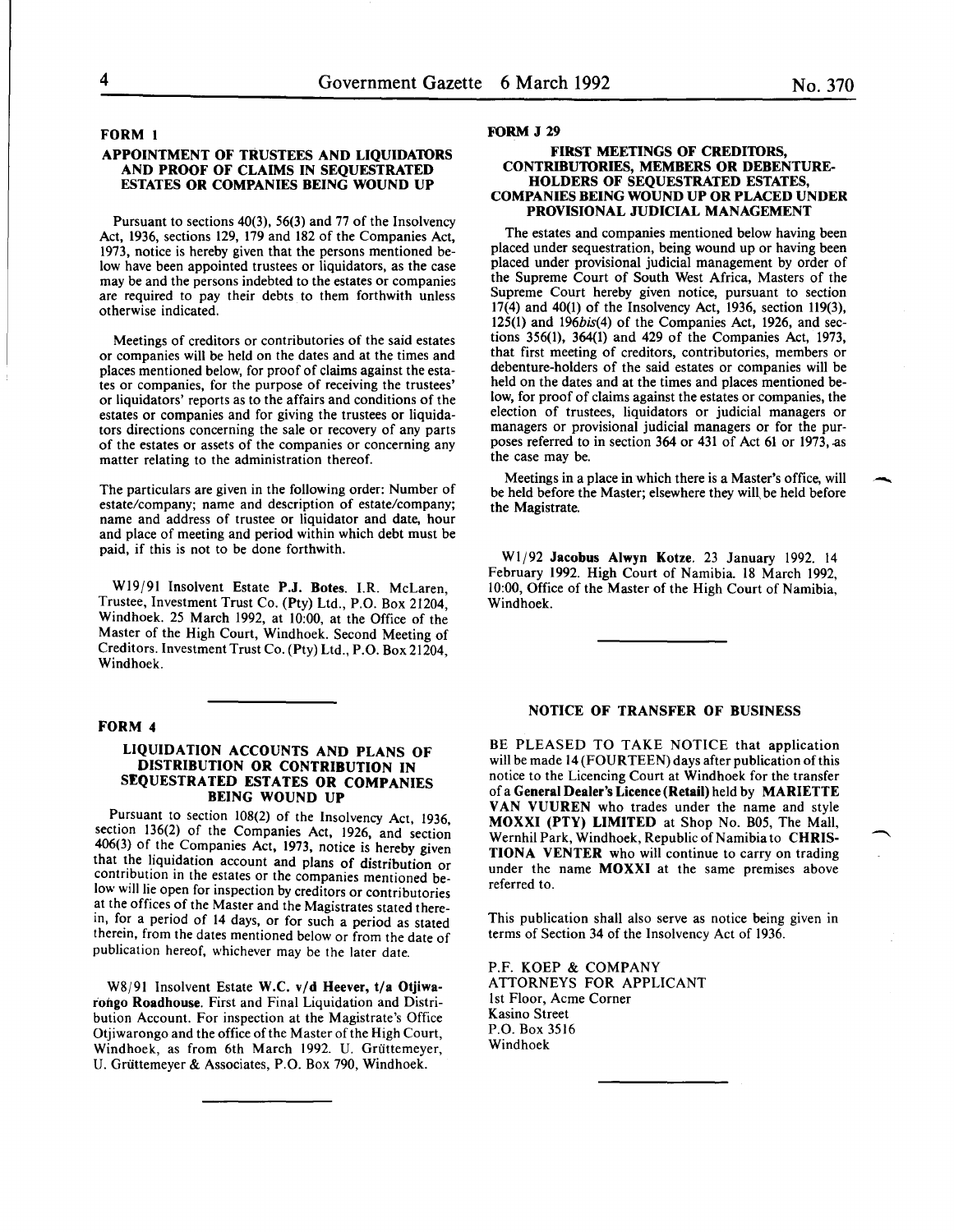## FARM FOR SALE

Upon instructions from the Agricultural Bank of Namibia the Deputy Sheriff, Mariental, will sell by public auction on 1 Apri11992, at 10:00, in front of the Magistrate's Office at Maltahöhe, the following property:

| <b>CERTAIN:</b> | Remaining Extent of the farm |
|-----------------|------------------------------|
|                 | Sonop No. 105                |
|                 | Registration Division "N";   |

MEASURING: 10682,9397 hecatre.

As described in Deed of Transfer No. T 2873/1989 in the name of DAWID ALWYN JACOBUS GREYVEN-STEIN born on 12 March 1963.

The property is situated 164 km west of Maltahöhe.

Buildings and improvements alleged to exist on the property are:

8-Roomed dwelling-house, 1 double garage, labourer's house, I shearing-pen and I ironing-room.

Jackal-proof fenced, 17 grazing camps with water, 3 boreholes, 4 windmills, 7 reservoirs, 7 drinking troughs, 2 engines, 7 km pipeline.

No assurance can be given that the said buildings and improvements do exist, nor that any of them is free from a right of retention or hire purchase agreement, nor that an adjoining owner has no interest or claim for contribution in respect of any boundary fencing.

The property is sold "voetstoots" as it stands, subject to all servitudes and conditions specified in the title deed.

The terms of payment of the purchase price are as follows: One-fifth of the purchase price and additionally all costs in connection with the sale including advertising costs as well as any taxes and auctioneer's commission shall be paid on the fall of ·the hammer in cash or by means of a Bank guaranteed cheque. The balance purchase price plus 19% interest per annum thereon from the date of sale to date of payment, shall be payable to the Agricultural Bank within 3 months after the date of sale.

The purchaser is at liberty to pay on the fall of the hammer a larger amount than the prescribed one-fifth of the purchase price, and he may pay the balance purchase price immediately or at any time before expiration of three months after the date of sale.

The purchaser shall be liable for the payment of transfer duty, costs of transfer, taxes, rates, estate duty and government charges (if any) and any other expenses as may be necessary to register transfer in his name. These amounts shall be paid as soon as the Agricultural Bank requests payment thereof.

The Agricultural Bank reserves the right at any time to withdraw from the sale any property which is offered for sale.

### **NOTICE**

#### HELD AT WINDHOEK CASE NO.: 8076/89

In the matter between:

NATIONAL BUILDING AND INVESTMENT CORPORATION and ANTONIO RIBEIRO Plaintiff Defendant

## NOTICE OF SALE IN EXECUTION

Pursuant to a Judgement of the court granted on 19 September 1989, the following immovable property will be sold by the Court Messenger of the district of Windhoek on Wednesday, the 8th April1992, at 15:00, at the Magistrate's Court, Windhoek.

| <b>CERTAIN</b> | Erf No. 7850, Katutura;                                       |
|----------------|---------------------------------------------------------------|
| <b>SITUATE</b> | In the Municipality of Windhoek<br>Registration Division "K"; |

MEASURING 281 square metres.

Prospective buyers are specifically warned to satisfy themselves in regard to any improvements which may exist on the property, as such improvements cannot be described here more fully.

Take further notice that the "Conditions of Sale-in-Execution" will lie for inspection at the office of the Court Messenger at Windhoek and at the Head Office of Plaintiff at Windhoek and Plaintiff's attorneys.

DATED at WINDHOEK on this 24th day of February 1992.

ANDRE LOUW & CO. ATTORNEYS FOR PLAINTIFF 2nd Floor, Trip Centre Levinson Arcade Windhoek

## APPLICATION TO AMEND SPECIFICATION

We, AECI LIMITED seek leave to amend by way of amendment the specification of Letters Patent No. 85/0043 of 1985 for an invention entitled "INSECTICIDAL COMPOSITION".

A copy of the original specification, showing in red ink the proposed amendment is now open to public inspection at the Patent Office.

A notice of opposition (on Patents Form No. 17) must be lodged at the Patents Office within three months from the date of the first advertisement hereof.

B.C. SCHUTTE REGISTRAR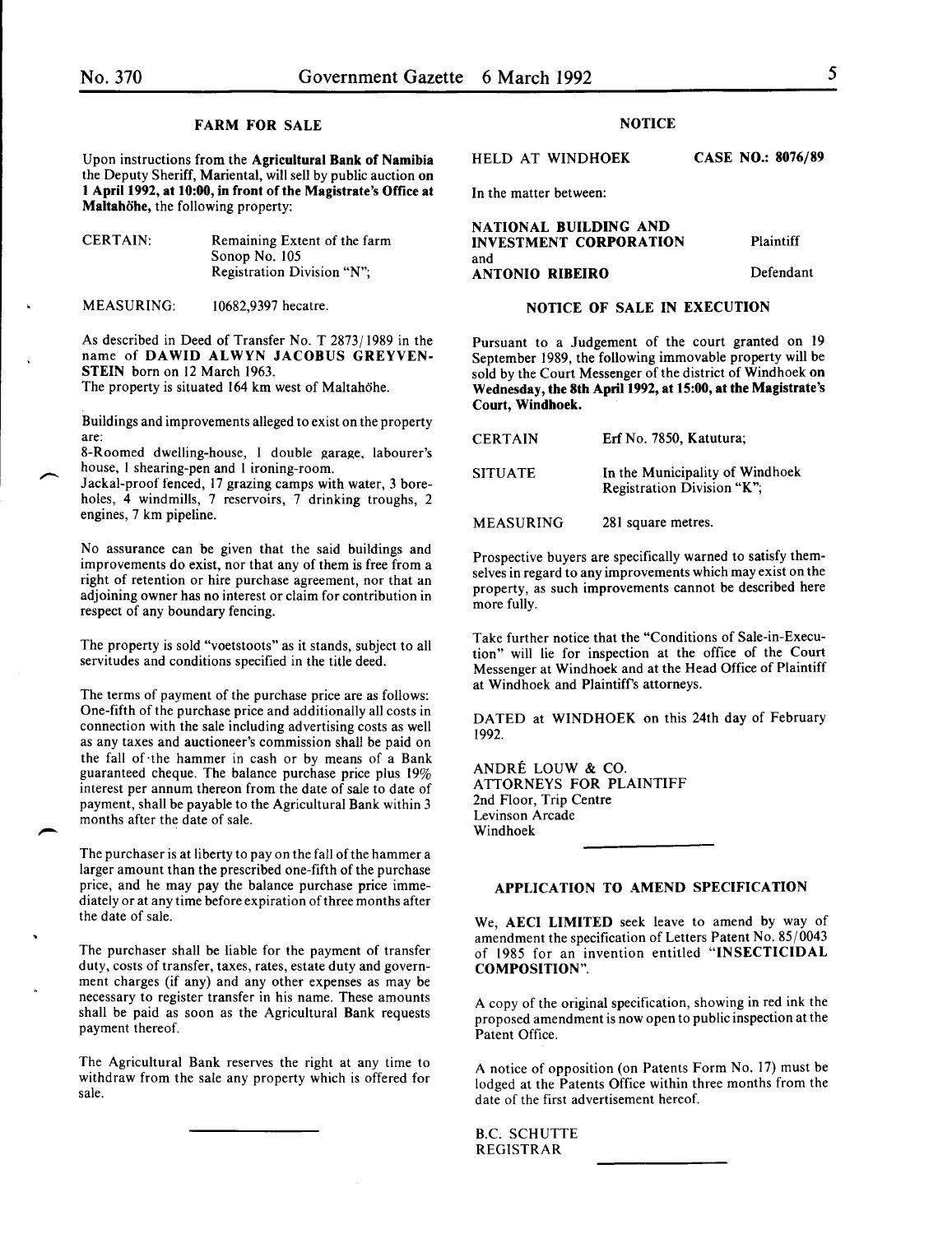## MINISTRY OF HEALTH AND SOCIAL SERVICES

The CHILDREN'S EDUCATION TRUST applied for registration as a Welfare Organisation in terms of Section 19 of the National Welfare Act 1965 (Act No. 79 of 1965).

The objects of the organisation read as follows:

- I. Establishing and supporting a Children's Education Centre at or by which education will be provided for poor and destitute children in Namibia in order to give them a chance to realise their rights to sound personal development and independence as citizens of Namibia, without distinction as to race, creed or political conviction.
- 2. Generally to support, in addition to the Children's Education Centre, any other similar undertaking, and to engage in any other related activities which in the opinion of the Trustees are likely to further the interests of poor and destitute children.

Any person or persons desiring to raise objections against the registration of the organisation, must submit such representations to the Permanent Secretary: Ministry of Health and Social Services, Private Bag 13198, Windhoek, within twenty-one days as from the date of this advertisement.

J.J. GOOSSENS, (Founder) CHILDREN'S EDUCATION TRUST P.O. Box 89 Windhoek Namibia

## NOTICE OF TRANSFER OF BUSINESS

Notice is hereby given that 14 (fourteen) days after publication of this Notice, application will be done at the Magistrate's Office at Keetmanshoop for the transfer of the General Dealer's Licence, at present held by ALBERTUS JACOBUS LOUW who does business under the name of LOUWS ALGEMENE HANDELAAR with respect of the premises of Erf 298 Krönlein, Keetmanshoop, to and in the favour of RUDOLF PIETER BEUKES, who will henceforth do business under the name BEUKES ALGE-MENE HANDELAAR on the same premises mentioned above.

SIGNED at KEETMANSHOOP on this 17th day of February 1992.

LENTIN, BOTMA & VAN DEN HEEVER ATTORNEYS FOR THE PARTIES SWABS Building Fenchel Street P.O. Box 38 Keetmanshoop Namibia

### IN THE HIGH COURT OF NAMIBIA WINDHOEK, FRIDAY 14 FEBRUARY 1992 BEFORE THE HONOURABLE MR. JUSTICE LEVY

## CASE NO.: A.l3/92

In the matter between:

| <b>COMMERCIAL BANK OF</b><br>NAMIBIA LTD. | Applicant  |
|-------------------------------------------|------------|
| and<br>AUTO PARK (PTY) LTD.               | Respondent |

Upon the Motion of Mr. Coleman, Counsel for the Applicant, and upon reading the Notice of Motion and other documents filed of record:

## IT IS ORDERED

- I. That the abovenamed Respondent Company be and is hereby placed under Provisional Liquidation;
- 2. That a Rule nisi do issue calling upon all persons concerned to show cause, if any, to this Court on 13 March 1992, at 10:00, why the said Respondent Company should not be placed under final winding-up order;
- 3. That this order be published once in the Official Gazette and the "Namibian" in addition to the ordinary requirements of service;
- 4. That the costs of this Application, be costs in liquidation.

BY ORDER OF THE COURT.

## REGISTRAR

## NOTICE OF INTENTION OF CHANGE OF SURNAME

I, HANGULA MOSES, residing at OV 32/34, Soweto, Katutura, and employed as Security Force, intend applying to the Minister of Civic Affairs for authority under section 9 of the Aliens Act, 1937, to assume the surname NAN-GHAMA for the reason that HANGULA is my father's name and not surname, and I want to use the correct surname.

I previously bore the names MOSES HANGULA.

Any person who objects to my assumption of the said surname of NANGHAMA should as soon as may be lodge his/ her objection, in writing, with a statement of his/ her reasons therefor, with the Magistrate of Windhoek.

(Sgd.) M. Nanghama. Dated: 24 February 1992. -